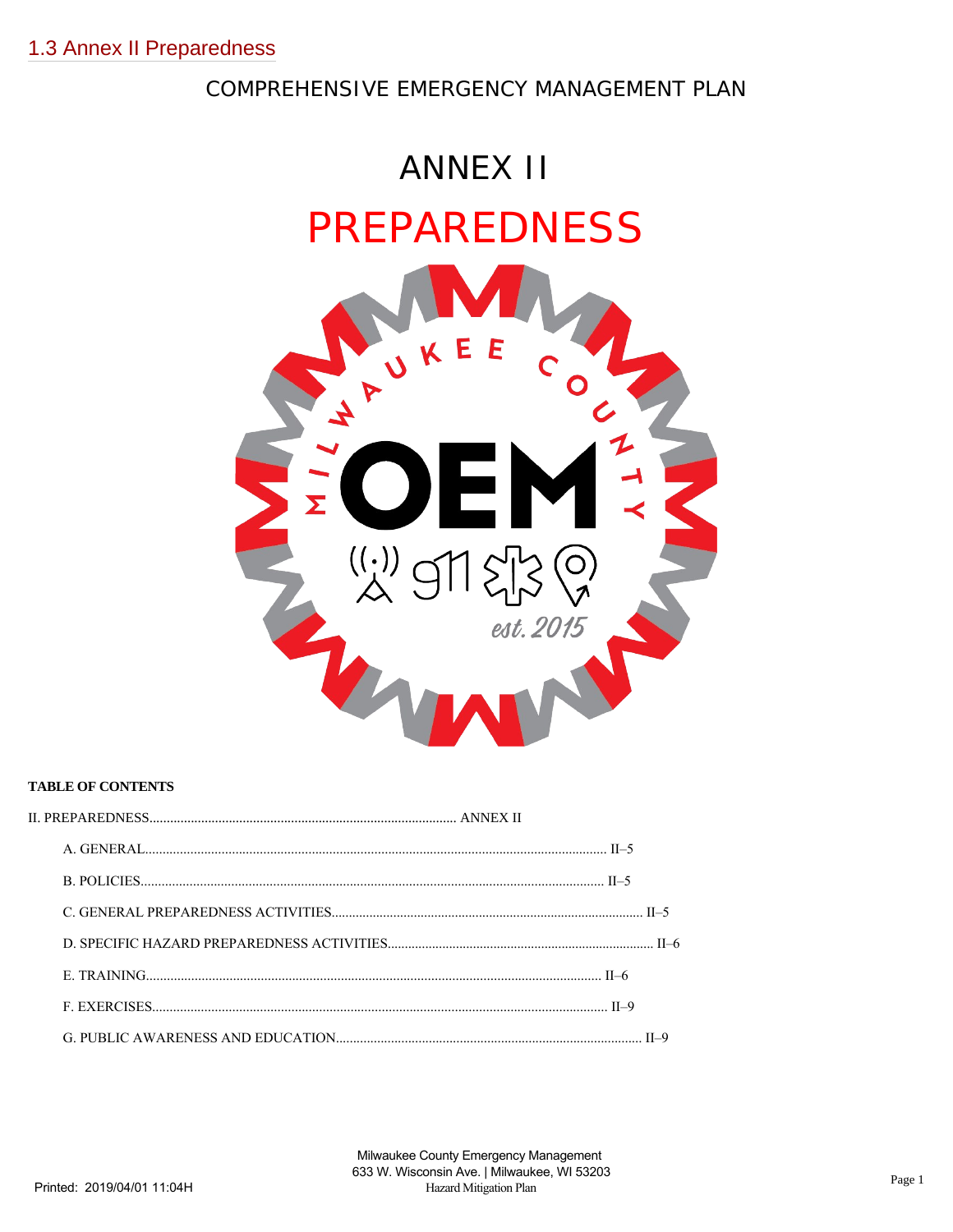## **A. GENERAL**

The Milwaukee County Comprehensive Emergency Management Plan (CEMP) contains departmental emergency responsibilities and tasks that translate to actions found within the ESF schedule, and within each department's emergency plans and standing operational procedures. County departments having emergency/disaster responsibilities will need to educate, train, and equip their personnel to insure that planned responsibilities become reality. Further, emergency preparedness education programs for the general public will reduce disaster demands. An informed general public will also be more self-reliant.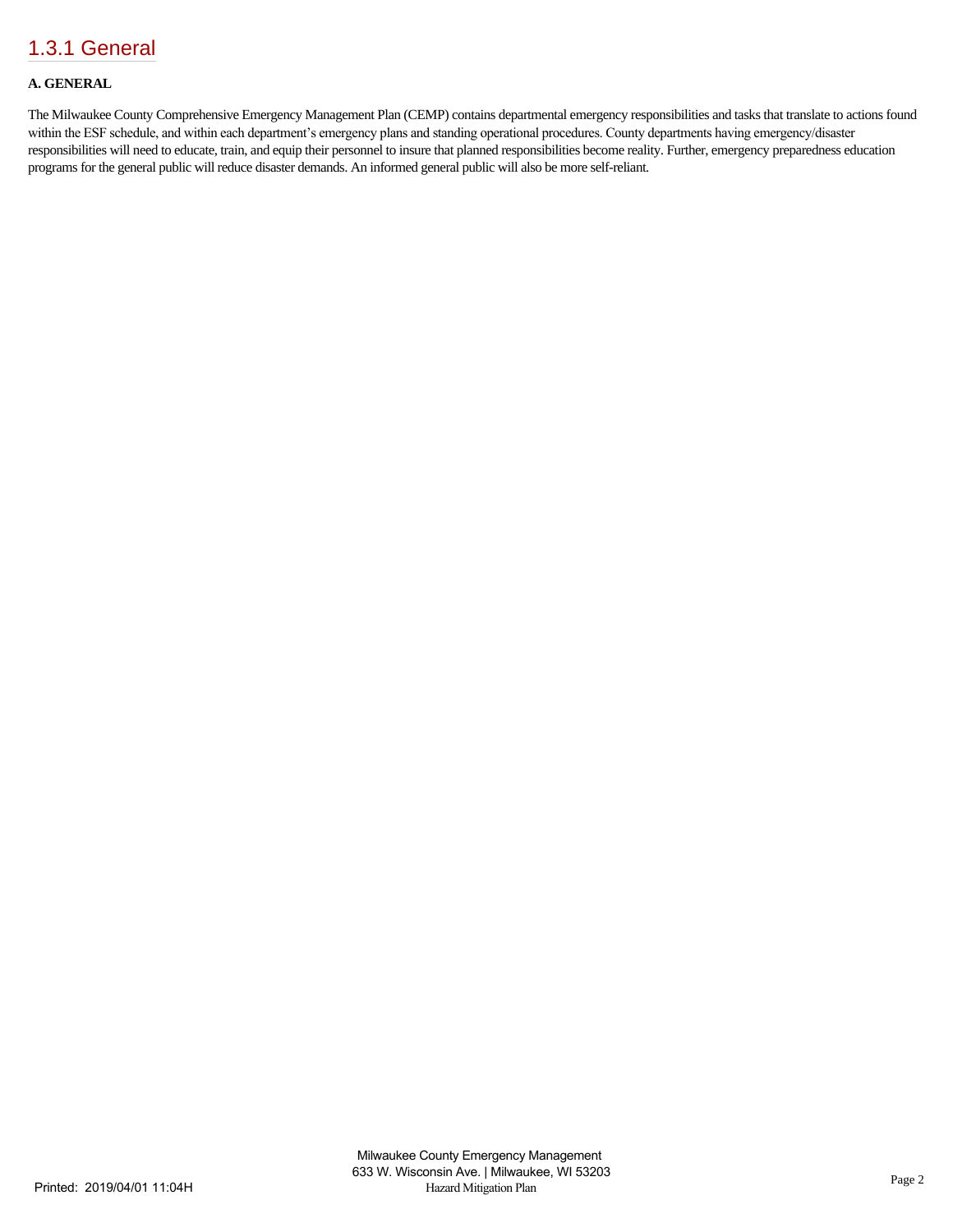## [1.3.2 Policies](https://milwaukeecounty.isc-cemp.com/Cemp/Details?id=5806786)

### **B. POLICIES**

1. Each department will budget for adequate training on such topics as necessary to ensure that they and their personnel are prepared to carry out their stated responsibilities and tasks.

2. Milwaukee County Office of Emergency Management (OEM) formalizes and maintains the majority of applicable emergency plans and standard operating procedures. Additionally, DEM maintains various supportive documents applicable to diverse county agencies and departments for their utilization.

3. Milwaukee County Office of Emergency Management (OEM) conducts training as requested, for all relevant agencies and personnel which includes, but is not limited to EOC operations, divisional/departmental and personnel preparedness.

4. Review of departmental plans and procedures are to be conducted annually. Agencies that have emergency support functions will provide the Milwaukee County Office of Emergency Management (OEM) with their operation procedures and applicable revisions.

5. Each division/department Head is responsible for the preservation of vital records and documents deemed essential for continuing government functions and conducting post-disaster operations.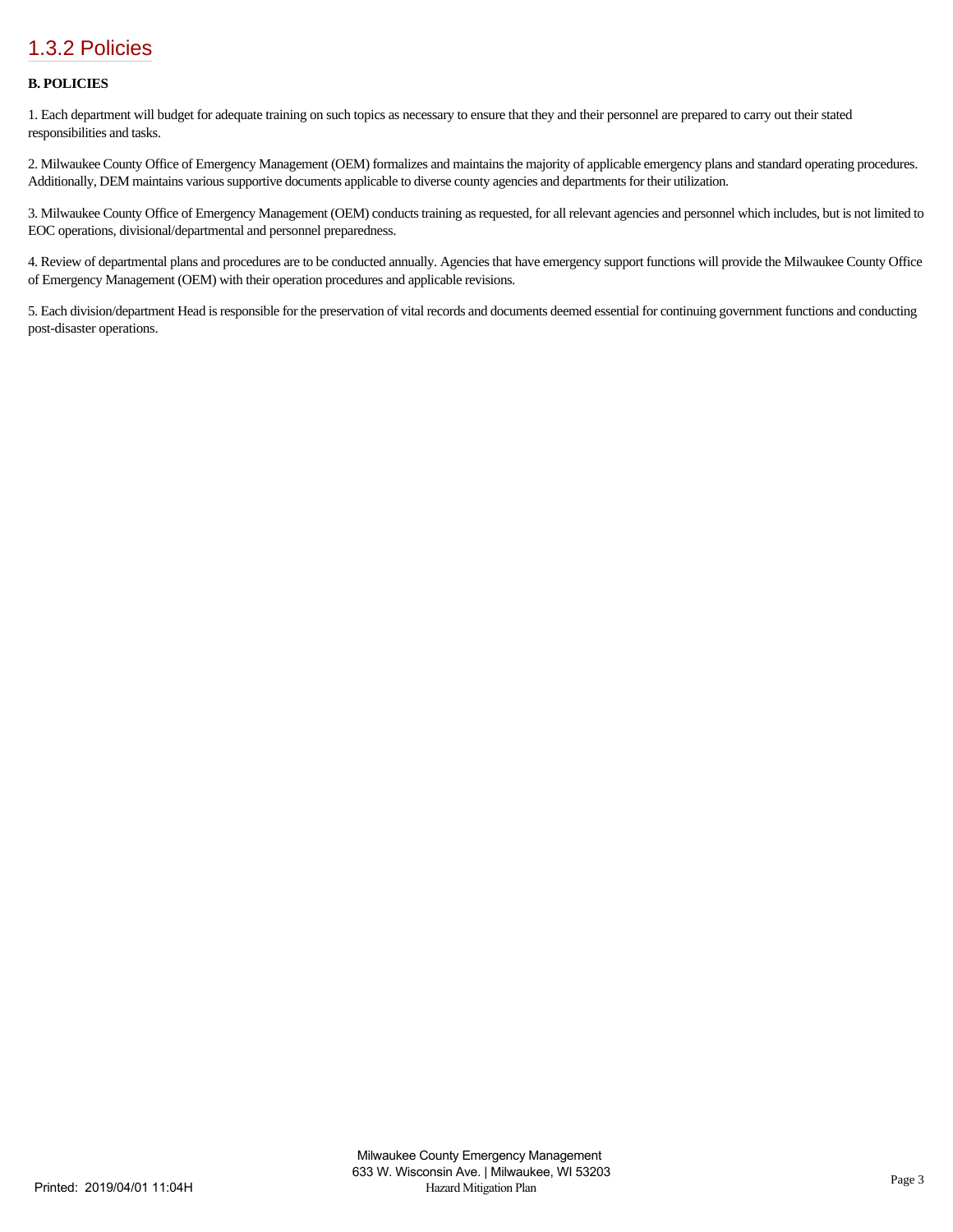# [1.3.3 General Preparedness Activities](https://milwaukeecounty.isc-cemp.com/Cemp/Details?id=5806788)

## **C. GENERAL PREPAREDNESS ACTIVITIES.**

1. The Milwaukee County Office of Emergency Management (OEM) undertakes a constant year–round approach in preparing a response, recovery, and mitigation effort.

2. On–going community emergency preparedness activities coordinated by the Milwaukee County Office of Emergency Management (OEM) include:

- a. Encouraging critical facilities (hospitals, schools, nursing homes, utilities) to develop and maintain response, recovery plans.
- b. Response resource development (developing enhanced capability).
- c. Equipment, supply acquisition for emergency response to include terrorism.
- d. Disaster drills and exercises.
- e. Warning system tests.
- f. Emergency communications system tests.
- $\bullet$ g. Emergency public information system tests.
- h. Emergency power tests.
- i. Public information and education.
- $\bullet$ j. Emergency Operations Center readiness.
- k. Development and maintenance of plans and procedures.
- l. Emergency preparedness training courses, seminars and workshops.

3. The Milwaukee County Office of Emergency Management (OEM) provides numerous public outreach projects that include, but are not limited to, presentations to community groups, mail-outs, workshops, informational booths, social media campaigns, and seminars to encourage the citizens to prepare for a disaster.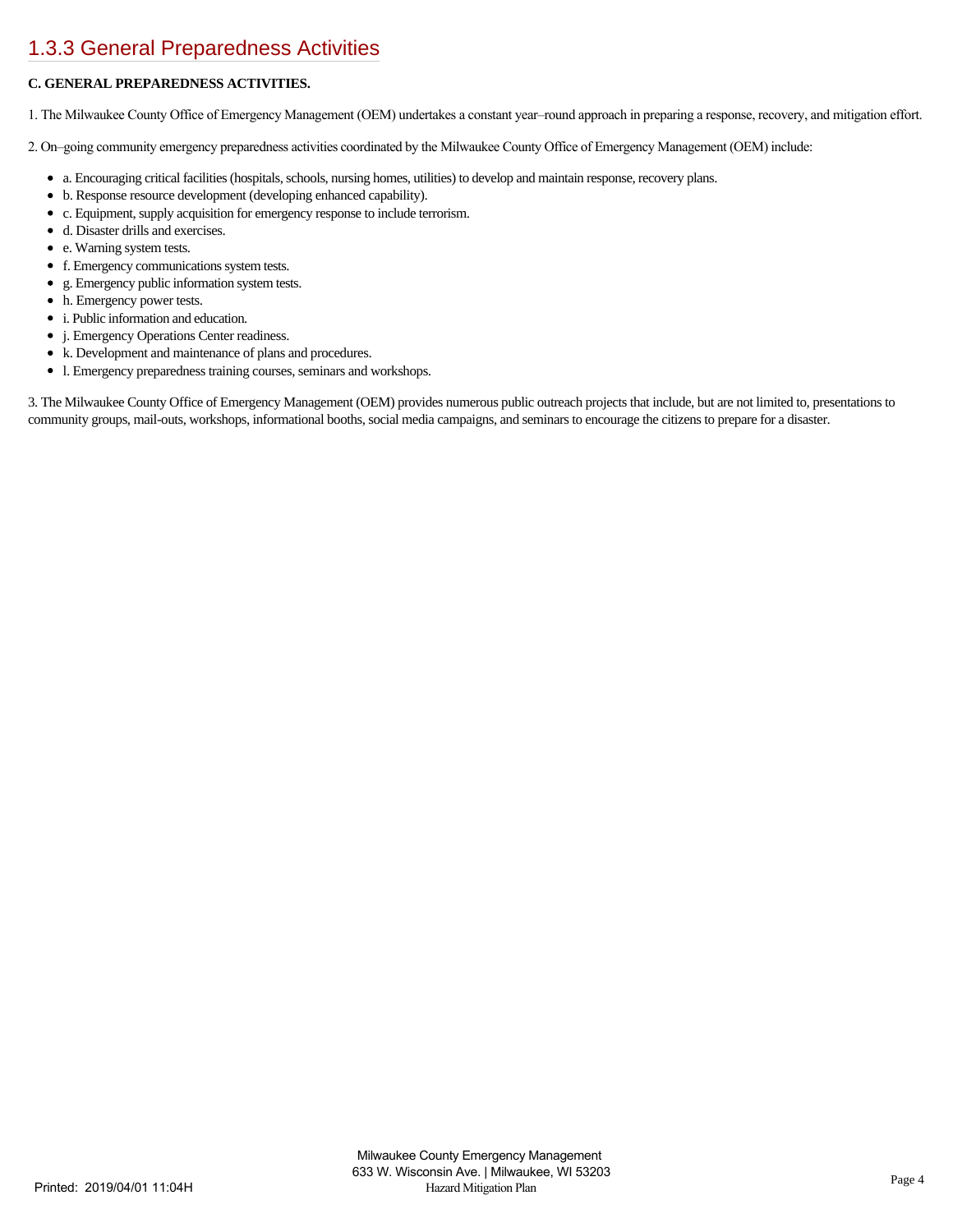## [1.3.4 Specific Hazard Preparedness Activities](https://milwaukeecounty.isc-cemp.com/Cemp/Details?id=5806790)

## **D. SPECIFIC HAZARD PREPAREDNESS ACTIVITIES**

1. The Milwaukee County Office of Emergency Management (OEM) engages in numerous training sessions dealing with, but not limited to; Hazard mitigation, damage assessment, debris management, sheltering and functional needs, Incident Command System, National Incident Management System, and interoperable communications.

2. Terrorism/WMD Preparedness Programs.

a. The County is participating in state and federal terrorism programs as they become available, to include:

#### **EXAMPLES**

(1) One full scale exercise and one functional exercise during the four–year period. In addition, at least two tabletop exercises are required each year of the four–year cycle.

(2) To comply with EPCRA requirements, Milwaukee County is required at a minimum to conduct two tabletop and one full–scale or functional exercise per four–year cycle.

(3) Milwaukee County Office of Emergency Management (OEM) actively promotes specific hazard preparedness programs to include: tornado, hazardous materials, winter storms, heat emergency, and CERT Olympics.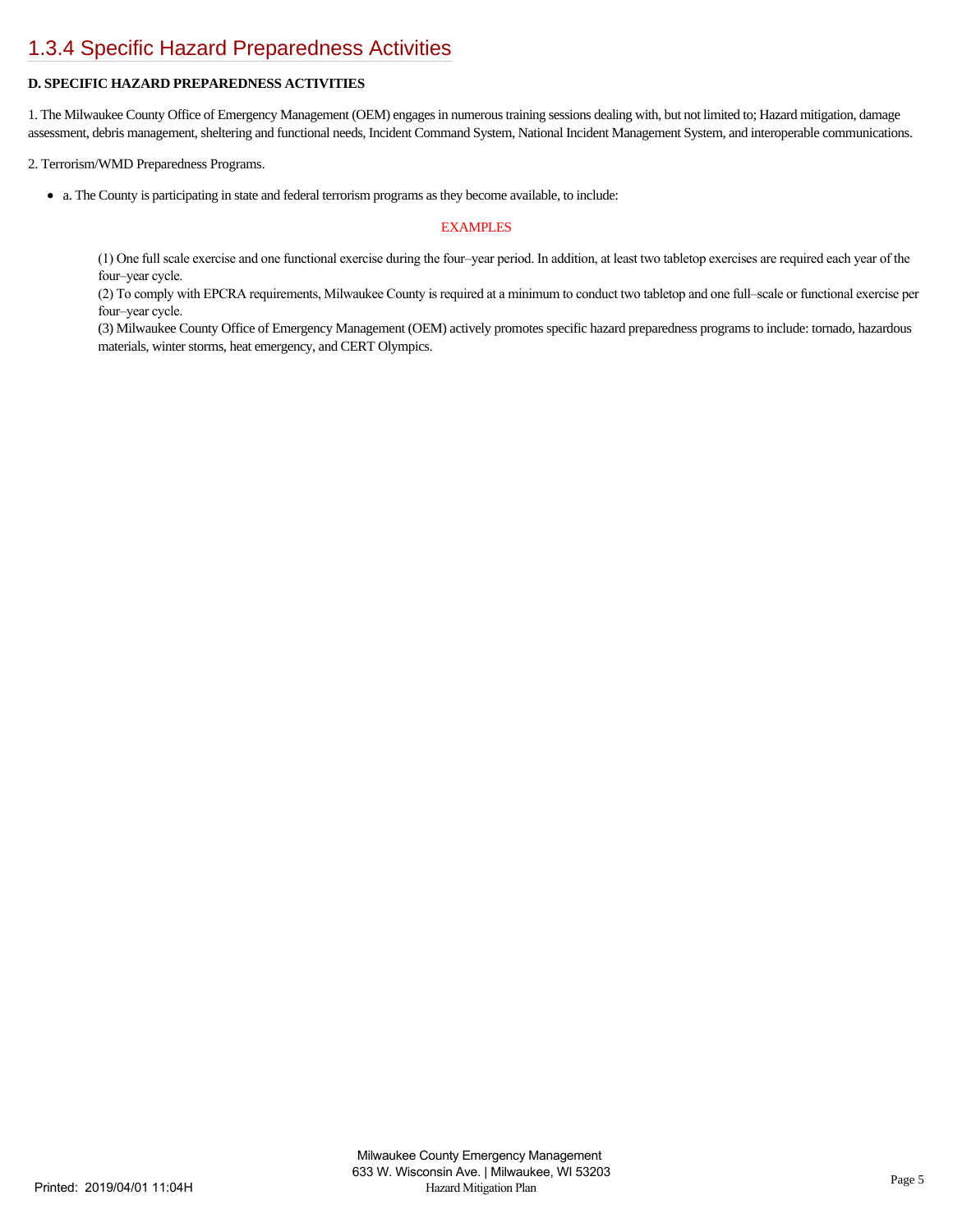## [1.3.5 Training](https://milwaukeecounty.isc-cemp.com/Cemp/Details?id=5806792)

### **E. TRAINING**

1. It is the responsibility of the Milwaukee County Office of Emergency Management (OEM) to work with all department heads, elected officials, and municipalities to insure that all emergency response agencies and members of the emergency management organization receive sufficient training in the County's Comprehensive Emergency Management Plan (CEMP), and other specific disaster contingency plans to insure their proper response when required.

2. National Incident Management System (NIMS).

(1) Milwaukee County's response to emergencies follows the concepts of NIMS and appropriate training is encouraged and provided as shown in the following chart "NIMS Training Guidelines".

| <b>NIMS TRAINING GUIDELINES</b>                                                                                                                                                                                                                                                                                                                                                                                                                        |                                                                                                                                                                                                                                                                                                                                                        |  |
|--------------------------------------------------------------------------------------------------------------------------------------------------------------------------------------------------------------------------------------------------------------------------------------------------------------------------------------------------------------------------------------------------------------------------------------------------------|--------------------------------------------------------------------------------------------------------------------------------------------------------------------------------------------------------------------------------------------------------------------------------------------------------------------------------------------------------|--|
| <b>Audience</b>                                                                                                                                                                                                                                                                                                                                                                                                                                        | <b>Required Training</b>                                                                                                                                                                                                                                                                                                                               |  |
| Federal/State/Local/Tribal/Private Sector & Non-governmental personnel to<br>include:<br>Entry level first responders & disaster workers<br>٠<br><b>Emergency Medical Service personnel</b><br>Firefighters<br>Hospital staff<br>Law Enforcement personnel<br>Public Health personnel<br>Public Works/Utility personnel<br><b>Skilled Support Personnel</b><br>Other emergency management response, support, volunteer personnel at all<br>٠<br>levels | FEMA IS-700: NIMS, An Introduction<br>٠<br>ICS-100: Introduction to ICS or equivalent<br>٠                                                                                                                                                                                                                                                             |  |
| Federal/State/Local/Tribal/Private Sector & Non-governmental personnel to include:<br>First line supervisors, single resource leaders, field supervisors, and other<br>emergency management/response personnel that require a higher level of<br>ICS/NIMS training.                                                                                                                                                                                    | FEMA IS-700: NIMS, An Introduction<br>٠<br>ICS-100: Introduction to ICS or equivalent<br>ICS-200: Basic ICS or equivalent<br>٠                                                                                                                                                                                                                         |  |
| Federal/State/Local/Tribal/Private Sector & Non-governmental personnel to<br>include:<br>Middle management including strike team leaders, task force leaders, unit leaders,<br>division/group supervisors, branch directors, and multi-agency coordination system /<br>emergency operations center staff.                                                                                                                                              | FEMA IS-700: NIMS, An Introduction<br>٠<br>FEMA IS-800: National Response Framework, An Introduction<br>٠<br>ICS-100: Introduction to ICS or equivalent<br>٠<br>ICS-200: Basic ICS or equivalent<br>• ICS-300: Intermediate ICS or equivalent                                                                                                          |  |
| Federal/State/Local/Tribal/Private Sector & Non-governmental personnel to<br>include:<br>Command and general staff, select department heads with multi-agency<br>coordination system responsibilities, area commanders, emergency managers, and<br>multi-agency coordination system/emergency operations center managers.                                                                                                                              | FEMA IS-700: NIMS, An Introduction<br>٠<br>FEMA IS-800: National Response Framework, An Introduction<br>٠<br>ICS-100: Introduction to ICS or equivalent<br>٠<br>ICS-200: Basic ICS or equivalent<br>٠<br>ICS-300: Intermediate ICS or equivalent (FY07 Requirement)<br>٠<br>ICS-400: Advanced ICS or equivalent<br>٠<br>Position specific courses<br>٠ |  |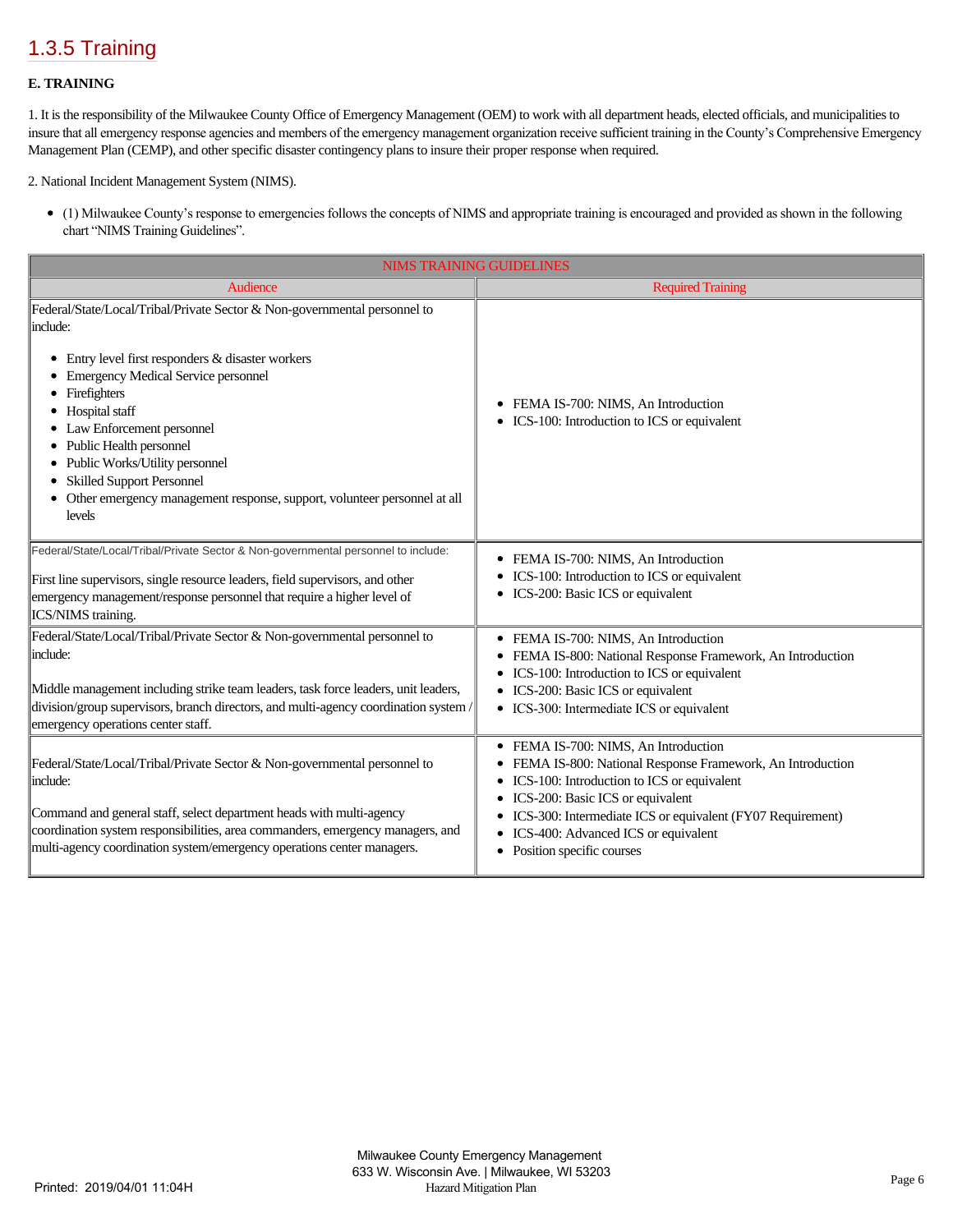## [1.3.6 Exercises](https://milwaukeecounty.isc-cemp.com/Cemp/Details?id=5806794)

### **F. EXERCISES**

1. Milwaukee County will adhere to the Homeland Security Exercise and Evaluation Program (HSEEP) to plan, conduct and evaluate disaster exercises. HSEEP is both doctrine and policy for designing, developing, conducting and evaluating exercises. HSEEP is a threat- and performance-based exercise program that includes a cycle, mix and range of exercise activities of varying degrees of complexity and interaction.

2. The Milwaukee County Office of Emergency Management (OEM) will coordinate involvement of the County and municipal staff in situational drills, table top or functional exercise to test the Comprehensive Emergency Management Plan (CEMP), and the County's capability to respond to emergencies. City/County departments and agencies that participate in these programs vary by type of exercise.

3. The Milwaukee County Office of Emergency Management (OEM) is also responsible to insure that all state and federally mandated exercises are carried out on schedule including the following:

- a. One full scale exercise and one functional exercise during the four–year period. In addition, at least two tabletop exercises are required each year of the four–year cycle.
- b. To comply with EPCRA requirements, Milwaukee County is required at a minimum to conduct two tabletop and one full–scale or functional exercise per four– year cycle.

4. Milwaukee County conducts annual hazard specific drills and exercises for evacuations and severe weather. These exercises are usually scheduled in conjunction with the Wisconsin Emergency Management, and other various county, state, and federal agencies.

5. Other exercises will be attempted and coordinated by the Milwaukee County Office of Emergency Management (OEM) as time, resources and conditions permit.